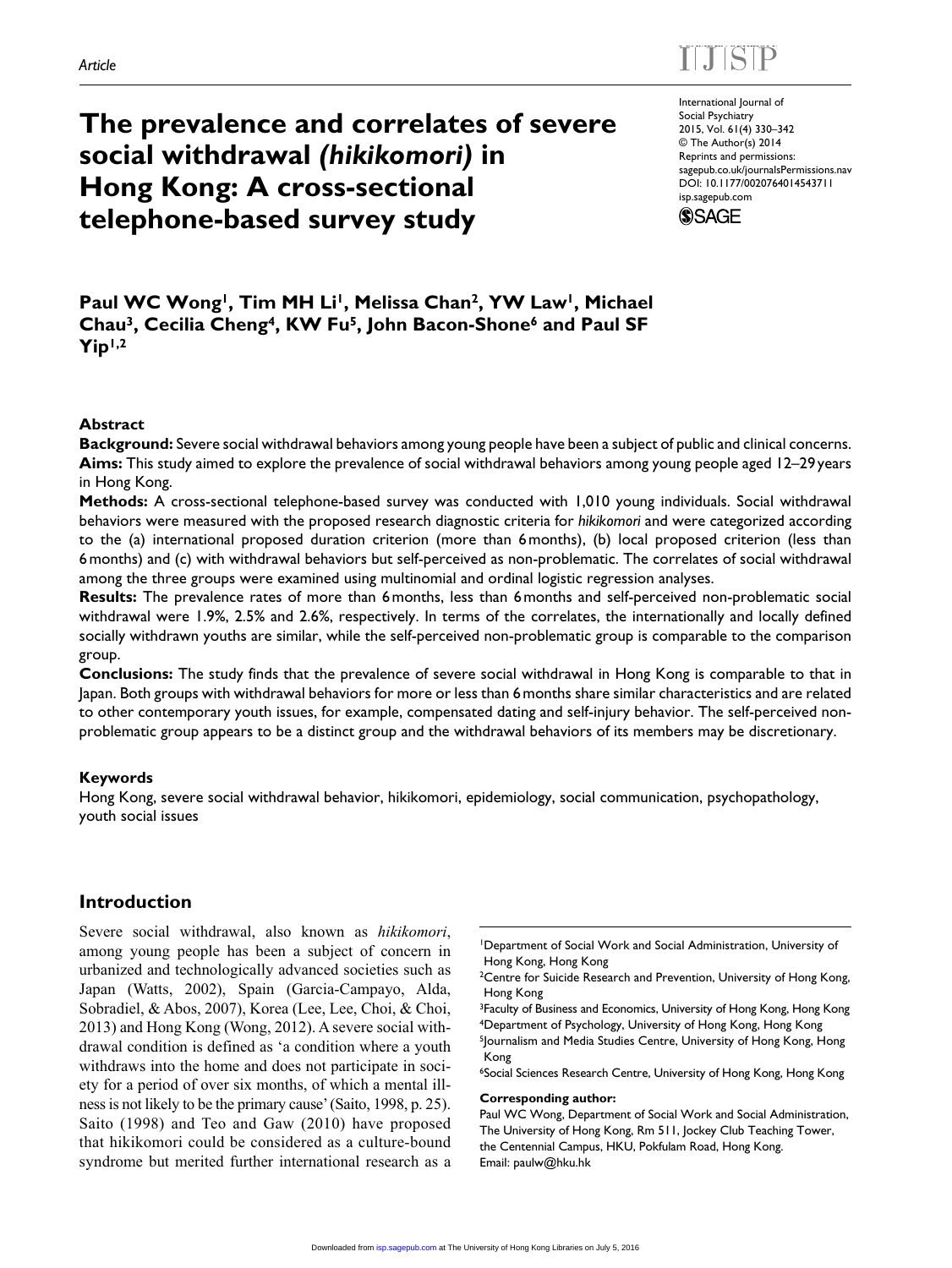psychiatric disorder. A set of diagnostic criteria for *hikikomori* was proposed by Teo and Gaw to stimulate more observational studies in order to inform future development of the *Diagnostic and Statistical Manual of Mental Disorders*.

Although it is commonly cited that there are about 1million hikikomori cases within Japan (Saito, 1998), the actual numbers are likely to be overestimated (Furlong, 2008). To our understanding, the only epidemiological study on severe social withdrawal has estimated that the prevalence was about 1.2% of the respondents aged 20– 49 years experiencing withdrawal lasting more than 6months in Japan, which is equivalent to about 232,000 cases of *hikikomori* in Japan (Koyama et al., 2010).

Qualitative studies generally find that the causes of severe social withdrawal can be categorized into individual, family, school and societal and cultural levels. On an individual level, withdrawal is related to low self-confidence, little trust in others, pessimism, narcissism and psychopathology (Krieg & Dickie, 2013; Uchida, 2011). On a family level, withdrawal is related to parental psychopathology, being in middle- and upper middle-class families, high academic expectations, and overprotection (Umeda & Kawakami, 2012). On a school level, withdrawal is related to bullying and academic failure (Furlong, 2008; Uchida, 2010; Wong, 2009). On a socio-cultural level, withdrawal is related to individualization, technological advancement and globalization of socioeconomic conditions and the resulting labor market demand for highly educated and skilled young people (Krieg & Dickie, 2013; Teo, 2010; Wong, 2009). Asian cultural values, such as allowing children to live with their families until they leave school or get married, and delayed adulthood, are also believed to contribute to severe social withdrawal (Furlong, 2008; Wong, 2009).

It is noteworthy that there are criticisms about the popularity in use and recognition of severe social withdrawal as a significant problem. Some sociologists believe that social withdrawal is fundamentally a transient phenomenon caused by social factors (Furlong, 2008), or a positive and necessary process in the search for self-identity and the meaning of life (Serizawa, 2002; Takaoka, 2001, cited in Goodman, Imoto, & Toivonen, 2012). Some scholars suggest that the psychological dimension, in which the withdrawn individual longs for contact with others but cannot establish it in the digital era, is much more important than focusing on the physical seclusion aspect of the phenomenon (Tomita, 2002, cited in Goodman et al., 2012).

This study aimed to explore the prevalence of social withdrawal behaviors and their correlates among young people in Hong Kong by using a community sample. We hypothesized that because Japan and Hong Kong have relatively similar contemporary socioeconomic cultures, social withdrawal is also likely to exist in Hong Kong.

Besides, since social withdrawal can take various forms from total seclusion at home to occasionally going out on one's own (Teo, 2010), this leads us to postulate that some social withdrawal may also be regarded as discretionary behavior, rather than a psychopathology (Chan & Lo, 2013). Hence, we speculate that there are at least three groups of young people who demonstrate social withdrawal behaviors. First, there are withdrawn individuals who, probably due to personal preferences, do not consider the withdrawal behavior to be problematic. We refer to this hereafter as *self-perceived non-problematic social withdrawal*. Second, there are individuals who withdraw for no more than 6months but do consider this condition to be problematic. We refer to this situation as *social withdrawal for less than 6months*. Third, there are individuals who withdraw for more than 6 months and consider their behavior to be problematic. This is the group on which the majority of current literature has described. We refer to this situation *social withdrawal for longer than 6months*.

This study aims to examine four research questions (RQs). RQ1: What is the prevalence of each of the three types of social withdrawal classified by the research diagnostic criteria for *hikikomori* (Teo & Gaw, 2010)? RQ2: What are the correlates of social withdrawal lasting more than and less than 6 months? RQ3: What are the differences, if any, between individuals with social withdrawal behavior but self-perceived as non-problematic with the non-withdrawn individuals? RQ4: What factors are associated with longer periods of social withdrawal?

### **Methods**

### *Data collection*

We conducted a cross-sectional telephone survey in Hong Kong between January and March 2013. Trained researchers from the Social Science Research Centre, The University of Hong Kong, with 2 full-day training on telephone survey, and basic knowledge of research methodology and usage of research-related computer programs, coding and rules briefing conducted the telephone interviews. Before the survey period, they attended briefing and role-play interviews under the supervision of senior researchers at the Centre. To ensure the quality of the survey, the supervisor randomly checked the recorded phone interviews and called back interviewees and asked a few selected questions to reconfirm the answers. All interviews were conducted in Cantonese. A sample of 80,000 mobile numbers was randomly generated using the mobile numbers prefix data published by the Office of the Telecommunications Authority. Among the holders of these 80,000 numbers, 8,912 were aged below 12 years or above, 29,7 256 were not available and 12,500 produced a busy tone or other communication problem. A further 22,970 numbers were invalid. We successfully contacted 2,854 people via their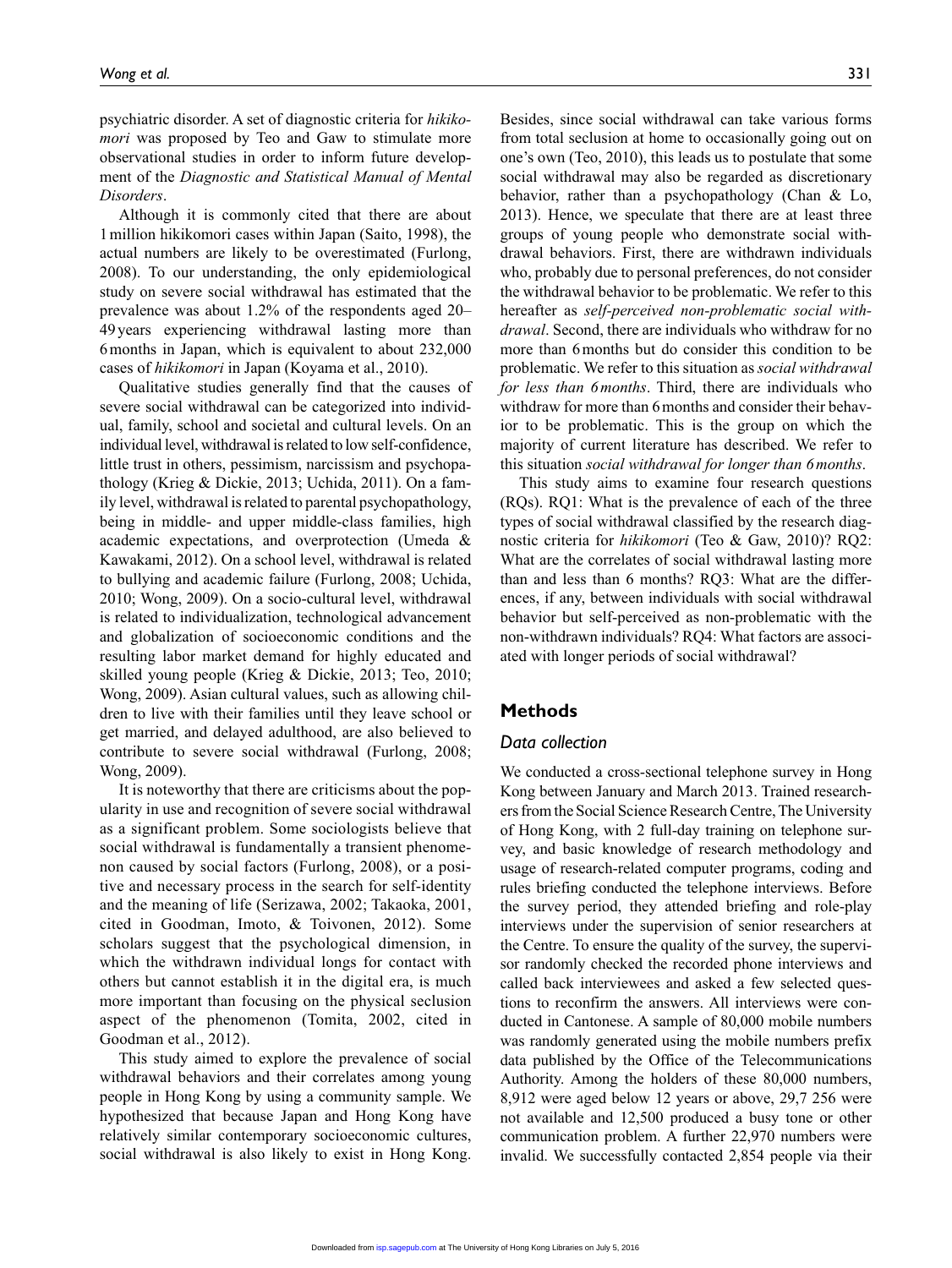mobile phones, with 214 dropping out during the survey and 1,630 refusing to participate, giving a final response rate of  $35.4\%$  (=1,010/1,010 + 214 + 1,630). The Human Research Ethics Committee for Non-Clinical Faculties in the authors' university approved this study (reference number: EA190712).

### *Measures*

We classified the variables under study into five domains: (a) sociodemographic, (b) psychological, (c) behavioral, (d) negative life events, and (d) social communication and relationships.

*Social withdrawal behavior – the dependent variable.* The pattern of social withdrawal behaviors was assessed using the proposed research diagnostic criteria for *hikikomori* developed by Teo and Gaw (2010). These include (1) spending most of the day and nearly every day confined at home; (2) persistently avoiding social situations (such as going to school or working) and social relationships (such as friendships and contact with family members); (3) experiencing significant interference with academic, work, family and social functioning as a result of withdrawal and (4) feeling irritable, ashamed or worried about the situation while it is going on. Participants were also asked whether they had been diagnosed with social phobia, major depressive disorder, schizophrenia or avoidant personality disorder. In terms of duration, the rating options presented to participants were 0–3months, 3–6months, 6–12months and more than a year. They were also asked whether or not they consider their behavior to be problematic.

In this study, we defined individuals as suffering from social withdrawal and more or less than 6 months' social withdrawal if (a) they met criteria (1) and (2), (b) they had not been diagnosed with any of the listed disorders, and (c) the reported duration of any of the social withdrawal behaviors was 6 months more or less. We defined individuals as belonging to the self-perceived non-problematic group if (a) they met criteria (1) and (2), (b) they had not been diagnosed with the listed disorders, and (c) they selfreported that they did not find the withdrawal behaviors to be problematic, regardless of the duration of social withdrawal. The difference of this group and the other two social withdrawal groups is the self-reported non-problematic in this group, but not in the previous two groups. Individuals who did not fall into any of the three groups were defined and served as the comparison group in this study (Figure 1).

*Sociodemographic characteristics.* Sociodemographic characteristics included educational level, marital status, living arrangements, employment status and individual monthly income.



**Figure 1.** Categorization of the three social withdrawal groups and the comparison group.

*Psychological variables.* The psychological factors investigated in this study included health-related quality of life, measured using the 12-item locally validated General Health Questionnaire (GHQ-12, Li, Chung, Chui, & Chan, 2009).

*Behavioral variables.* The behavioral factors investigated included Internet addiction, lifetime risk behaviors, and off- and online help-seeking behaviors.

1. *Internet addiction*.

The presence of Internet addiction was assessed using an eight-item checklist developed by Young (1999). We have used them in previous work (Fu, Chan, Wong, & Yip, 2010). The total score of the scale is used as a continuous variable in this study.

2. *Risk behaviors*.

In all, 15 risk behaviors were measured using a yes/no checklist format. The list of behaviors was adapted from the Youth Risk Behavior Survey (YRBS) established by the Centers for Disease Control and Prevention. The YRBS has been validated and used in a local setting (Lee, Tsang, Lee, & To, 2001). Each risk behavior was used as a categorical variable (presence vs absence). The total number of risk behaviors was also used as a continuous variable.

#### 3. *Help-seeking behavior*.

We measured the offline and online help-seeking behaviors of the participants. The offline helping sources included, for example, family/relatives, friends/classmates/colleagues, teachers and social workers. The online sources included family/relatives, friends/class-mates/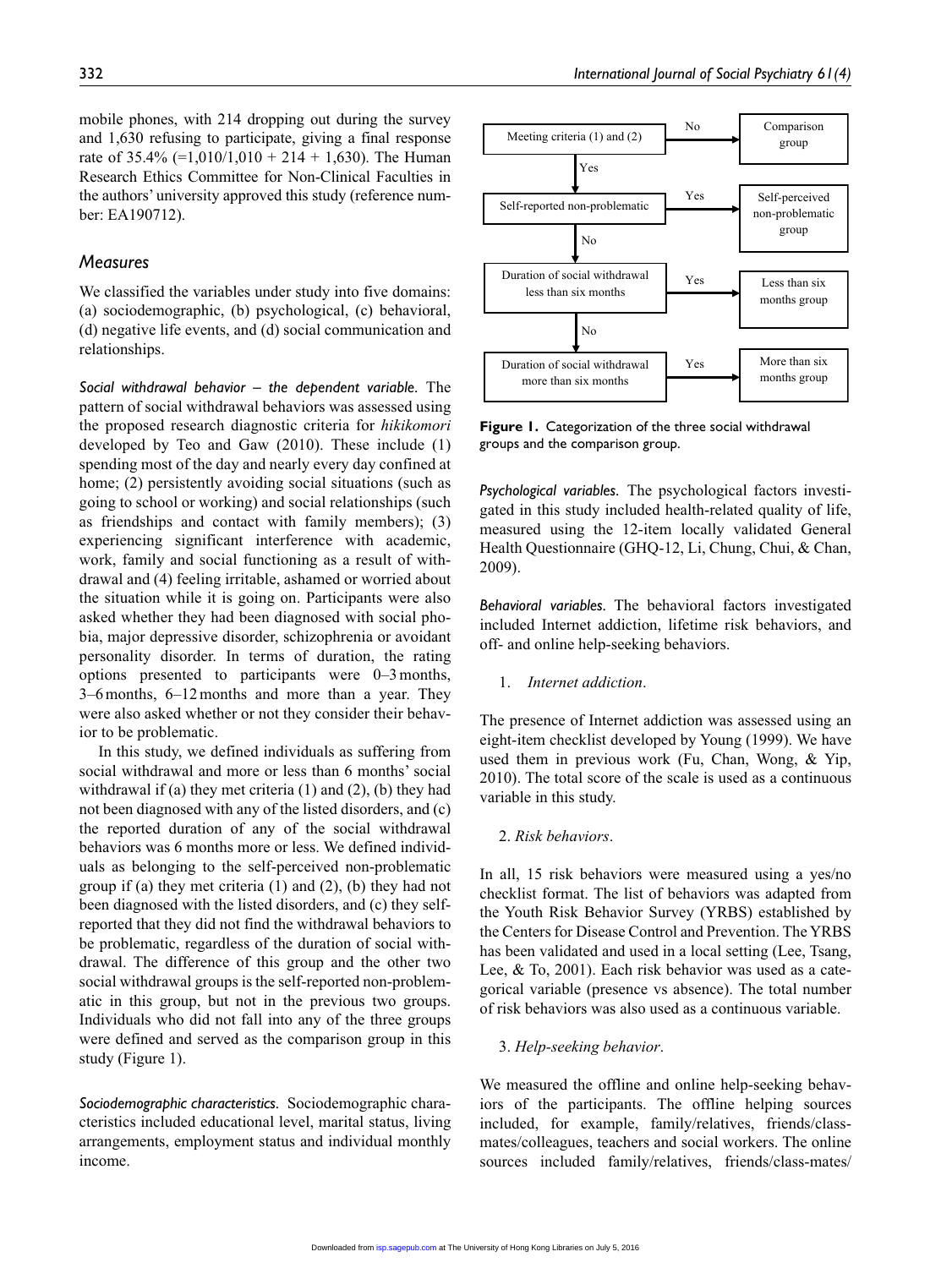colleagues, teachers and online professional services. The total number of sources from which help had been sought by the participant within the last month was used as a continuous variable in this study. Furthermore, the willingness to be approached by helping professionals via online means was also evaluated using a five-point Likert scale (1=*least likely*; 5=*most likely*).

*Past-month negative life event categories.* A list of locally relevant past-month negative life event categories, that is, academic situation, job, finances, social networks (relationships with colleagues, friends, and classmates), health, relationships with family and relationships with spouse or partner was developed. The overall negative psychological impact of the seven life situations was quantified using a five-point Likert scale (1=*not at all* to 5=*very serious*).

*Social communication and relationship variables.* The social communication and relationship variables investigated in this study included means of communicating with others, ways of expressing distress and interpersonal relationships.

1. *Means of communicating with others and expressing distress*.

This section included nine communications methods, for example, face-to-face conversation, phone conversation via mobile or home landline, text messages sent via mobile phone and social networking sites such as Facebook. The frequency of using each method to contact others and express distress were also measured using a five-point (0=*none*, 1=*once a week*, 2=*several times a week*, 3=*once a day* and 4=*several times a day*) and a four-point Likert scale (1=*not at all*; 2=*rarely*, 3=*sometimes* and 4=*very often*), respectively.

2. *Interpersonal relationships*.

The interpersonal relationships investigated here included Internet social support and the size of the participant's network in Facebook and WhatsApp. The first of these was assessed using a self-developed list of items. The latter was measured by the number of friends on the participant's Facebook and WhatsApp accounts respectively (set at fewer than 150 friends and 150 or more). In all, 150 friends were used as the cutoff because it was suggested that 150 is a reflection of a maximum number of stable social relationships among Facebook users (Gonçalves, Perra, & Vespignani, 2011).

#### *Statistical analyses*

First, descriptive analyses were conducted, and comparisons were made between the four groups of participants.

Second, multinomial logistic regression analyses were conducted. The comparison group served as the reference group in the multinomial logistic regression analyses. Third, ordinal logistic regression analyses were used to identify the correlates associated with social withdrawal. The dependent variable was defined as ordinal with four progressive levels from (1) *without any social withdrawal behavior*, (2) *with withdrawal behavior but self-perceived as non-problematic*, (3) *withdraw for less than 6 months* to (4) *withdraw for more than 6 months*. Ordinal logistic regression utilizes the ordinality of the dependent variable to provide a single odds ratio for each independent variable, which improves the parsimony and power of the model (Agresti, 2002). All data analyses were conducted using the SPSS software.

## **Results**

# *Characteristics of the population aged 12– 29years in Hong Kong*

In 2011, there were 1,537,619 Chinese individuals aged 12–29years in Hong Kong, of whom 776,520 (50.50%) were male, and 1,411,952 (91.76%) had never been married. About 58.39% (*n*=968,027) were studying full- or part-time and 41.53% (*n*=688,527) had either completed or stopped their education by 2011.

### *Characteristics of the study participants*

Among the 1,010 participants, 542 (54%) were male. The average age was 20.79years (standard deviation  $(SD)=4.59$ , and there was no age difference between males and females  $(t=1.03; p=.30)$ . The majority were single (*n*=949; 93.96%); 789 (78.11%) participants had received at least 12years of education. The majority (*n*=833; 87.43%) lived with their parents or others. The demographic profile of the participants is similar to that of the population aged 12–29 years in 2011 as a whole.

*RQ1: The pattern and prevalence of social withdrawal behaviors.* The frequencies of the social withdrawal criteria are as follows (see Table 1): (1) 372 (36.83%) participants reported spending most of the day and nearly every day confined to their homes; (2) 146 (14.46%) reported persistently avoiding social situations and relationships; (3) 123 (12.18%) reported that social withdrawal and avoidance interfered significantly with academic, work, family and social functioning and (4) 101 (10.00%) reported feeling irritable, ashamed, or worried about their situation while remaining at home.

Among those meeting both the social withdrawal criteria (1) and (2) (*n*=70, 6.93%), 21 (30.00%) had experienced this for  $0-3$  months, 4  $(0.06\%)$  for 3–6 months, 4 (0.06%) for 6–12months, 15 (21.43%) for more than a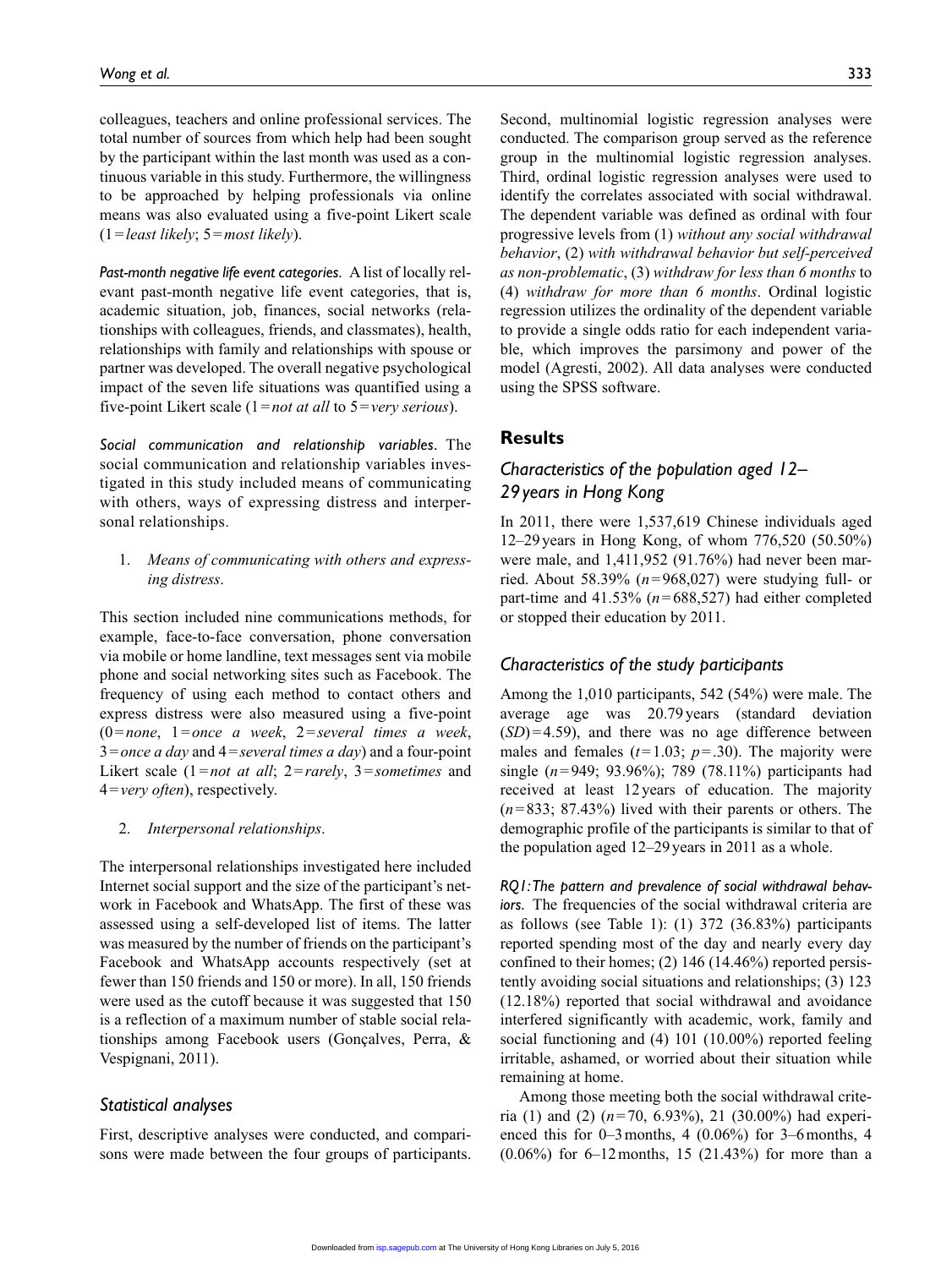| Variables                         | No. of<br>Participants (%)       | No. of<br>Participants (%)    | No. of<br>Participants (%)      | No. of<br>Participants (%)        | No. of<br>Participants (%)      |  |
|-----------------------------------|----------------------------------|-------------------------------|---------------------------------|-----------------------------------|---------------------------------|--|
|                                   | All Participants,<br>$(n=1,010)$ | Met Criteria 1*,<br>$(n=372)$ | Met Criteria 2*,<br>$(n = 146)$ | Met Criteria<br>$3^*$ , (n = 123) | Met criteria 4*,<br>$(n = 101)$ |  |
| Diagnosis of the listed disorders |                                  |                               |                                 |                                   |                                 |  |
| Yes                               | 25(3)                            | 11(3)                         | 9(6)                            | 8(7)                              | 2(2)                            |  |
| No                                | 985 (97)                         | 361 (98)                      | 137 (94)                        | 115(94)                           | 99 (98)                         |  |
| Duration of symptoms              |                                  |                               |                                 |                                   |                                 |  |
| No symptom                        | 479 (48)                         | 0(0)                          | 0(0)                            | 0(0)                              | 0(0)                            |  |
| 0-3 months                        | 141(14)                          | 87 (24)                       | 39 (27)                         | 37 (30)                           | 55 (55)                         |  |
| 3-6 months                        | 21(2)                            | 12(3)                         | 9(6)                            | 7(6)                              | 10(10)                          |  |
| $6 - 12$ months                   | 17(2)                            | 8(2)                          | 8(6)                            | 4 (3)                             | 7(7)                            |  |
| More than a year                  | 51 (5)                           | 31(8)                         | 27 (19)                         | 15(12)                            | 15(15)                          |  |
| Non-problematic                   | 298 (30)                         | 233(63)                       | 62(43)                          | 59 (48)                           | 14(14)                          |  |
| Gender                            |                                  |                               |                                 |                                   |                                 |  |
| Male                              | 542 (54)                         | 166 (45)                      | 81 (55)                         | 59 (48)                           | 54 (54)                         |  |
| Female                            | 468 (46)                         | 206 (55)                      | 65 (45)                         | 64 (52)                           | 47 (46)                         |  |
| Age, years                        |                                  |                               |                                 |                                   |                                 |  |
| 18<                               | 262 (26)                         | 106(29)                       | 40 (27)                         | 29 (24)                           | 28 (28)                         |  |
| $18 - 24$                         | 473 (47)                         | 165(45)                       | 66 (45)                         | 50 (41)                           | 44 (44)                         |  |
| 24 >                              | 273 (27)                         | 100(27)                       | 40 (27)                         | 44 (36)                           | 29 (29)                         |  |
| <b>Educational level</b>          |                                  |                               |                                 |                                   |                                 |  |
| Above Form 3                      | 789 (78)                         | 270 (73)                      | 100(69)                         | 98 (80)                           | 79 (78)                         |  |
| Form 3 or below                   | 218(22)                          | 101(27)                       | 46 (32)                         | 25(20)                            | 22(22)                          |  |
| Marital status                    |                                  |                               |                                 |                                   |                                 |  |
| Never married                     | 949 (94)                         | 345 (93)                      | 138 (95)                        | 111(90)                           | 96 (95)                         |  |
| Separated/divorced                | 7(1)                             | 2(1)                          | $\vert$ (l)                     | $\mathsf{I}(\mathsf{I})$          | $\mathsf{I}(\mathsf{I})$        |  |
| Currently married                 | 52 (5)                           | 24(7)                         | 7(5)                            | 11(9)                             | 4(4)                            |  |
| Living arrangement                |                                  |                               |                                 |                                   |                                 |  |
| Living alone                      | 23(2)                            | 9(2)                          | 2(1)                            | 5(4)                              | 3(3)                            |  |
| Lived with someone                | 883 (88)                         | 311 (84)                      | 132 (90)                        | 95 (79)                           | 85 (84)                         |  |
| including parents                 |                                  |                               |                                 |                                   |                                 |  |
| Lived with someone                | 97 (10)                          | 49 (13)                       | 12(8)                           | 21(17)                            | 13(13)                          |  |
| but not parents                   |                                  |                               |                                 |                                   |                                 |  |
| <b>Employment status</b>          |                                  |                               |                                 |                                   |                                 |  |
| Employed                          | 395 (39)                         | 128(34)                       | 45(31)                          | 48 (39)                           | 34 (34)                         |  |
| Unemployed                        | 30(3)                            | 18(5)                         | 8(6)                            | 6(5)                              | 7(7)                            |  |
| Economically inactive             | 585 (58)                         | 226(61)                       | 93 (64)                         | 69 (56)                           | 60 (59)                         |  |
| (student)                         |                                  |                               |                                 |                                   |                                 |  |
| Monthly income                    |                                  |                               |                                 |                                   |                                 |  |
| HKD6000 or above                  | 369 (37)                         | 119(33)                       | 45 (31)                         | 45 (37)                           | 30 (30)                         |  |
| Below HKD6                        | 12(1)                            | 3(1)                          | 0(0)                            | $\vert$ (l)                       | 2(2)                            |  |
| No income                         | 30 (3)                           | 18(5)                         | 8(6)                            | 6(5)                              | 7(7)                            |  |
| Student with no income            | 585 (59)                         | 226 (62)                      | 93 (64)                         | 69 (57)                           | 60(61)                          |  |

**Table 1.** Characteristics of the participants based on the proposed research diagnostic criteria for *hikikomori.*.

\*Criteria 1 refers to confinement at home, criteria 2 refers to social isolation, criteria 3 refers to impairment in daily functioning and criteria 4 refers to irritability due to withdrawal.

year and 26 (37.14%) stated they did not think their withdrawal behaviors were problematic. Among these 70 individuals, none had been diagnosed with social phobia, major depressive disorder, schizophrenia or avoidant personality disorder. In other words, 19 individuals (1.9%) were classified in the more than 6months' social withdrawal category; 25 (2.5%) in the less than 6months' group; 26 (2.6%) as self-perceived non-problematic; and 940 (93.1%) were classified in the non-withdrawn or comparison group. The prevalence rates of more than 6months, less than 6months, and self-perceived non-problematic social withdrawal were 1.9% (95% confidence interval (CI): 1.1–2.7), 2.5% (95% CI: 1.5–3.5) and 2.6% (95% CI: 1.6–3.6), respectively.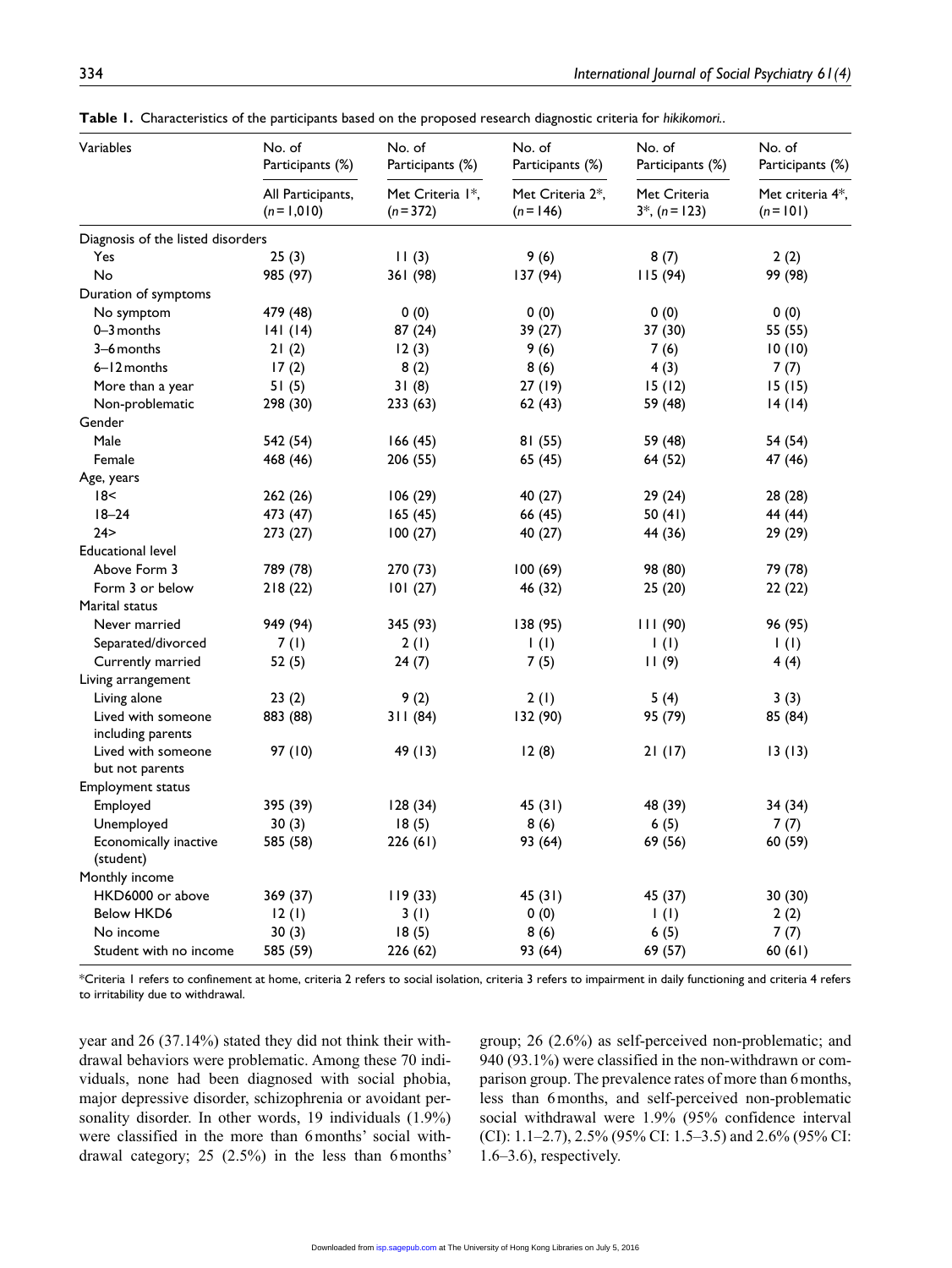# *RQ2: The correlates of less than and more than 6months of social withdrawal in Hong Kong*

The sociodemographic characteristics of the more than 6months' and less than 6months' groups are shown in Table 2. Unemployed individuals were 11.4 times as likely to be in the more than 6months' group, and 7.5 times as likely to be in the less than 6months' group, than those who were working. Students were 2.8 times as likely to be in the less than 6months' group. Those with no monthly income were 10.6 times as likely to be in the more than 6months' group, and 7.0 times as likely to be in the less than 6months' group than those who were employed.

Tables 3 and 4 present the differences between the two groups of participants. First, the GHQ-12 total scores of the more than 6 and less than 6 months' social withdrawal individuals were around three points higher than those in the comparison groups. Second, those in the more than 6months' group reported one more lifetime risk behavior than the comparison group. Those in the more than 6months' social withdrawal group were less motivated to seek help than the comparison group. Third, the individuals in both the less than and more than 6months' social withdrawal groups had experienced more intense negative life events including job, social network and family problems than the comparison group. Fourth, those in both the more than and less than 6months' groups were less likely to express distress face to face, and were more likely to express distress and contacting others through online forums.

# *RQ3: The correlates of self-perceived nonproblematic social withdrawal in Hong Kong*

As shown in Tables 2 to 4, there were no statistically significant differences between this group and the comparison group in terms of all examined variables except educational level and some behavioral variables. Individuals in the self-perceived non-problematic social withdrawal group reported more self-injury behavior than the comparison group; however, the nonproblematic ones used more online help resources than the comparison group.

# *RQ4: What factors are associated with longer periods of social withdrawal?*

Table 5 presents the findings of the ordinal logistic regression analyses. First, sociodemographic characteristics including gender, age, educational level, employment status and monthly income were found statistically significant. Individuals with an education level of lower than Form 3 had a 2.3 times higher risk of being at a higher level of social withdrawal. Unemployed individuals were five times as likely to be at a higher level of social withdrawal. Second, a higher GHQ-12 total score was associated with an increased risk of social withdrawal. Third, more Internet addiction symptoms, and reported intentional self-injury, unintended pregnancy, abortion, compensated dating and bullying of others were all associated with an increased risk of social withdrawal. Fourth, job stress was significantly associated with an increased risk of being at a higher level of social withdrawal. Fifth, individuals who were willing to express distress face to face and on the phone were less likely to be at a higher level of social withdrawal.

### **Discussion**

In sum, the prevalence of more than 6months' social withdrawal in Hong Kong is comparable to the prevalence of *hikikomori* among young people in Japan (Koyama et al., 2010). It seems that severe social withdrawal is not a culture-bound syndrome or phenomenon that exists only in Japan. It can be estimated that there are about 16,900– 41,000 young people who may exhibit problematic social withdrawal for more than 6 months in Hong Kong.

We found that socially withdrawn individuals form two major groups. The less than 6months' group showed similar features with the more than 6months' group, and the self-perceived non-problematic group seems to form another cohort which was more similar to the comparison group. The study showed males have a higher chance than females of becoming socially withdrawn as also found in other studies (Teo, 2010). Young Asian men may have a stronger desire for success coupled with a greater need to save face if they are not successful, so they may be more sensitive to failure and more likely to decide to simply withdraw from society if they consider themselves to have failed (Uchida, 2010).

# *Social withdrawal behavior: A compulsion or discretion*

The results show a mixed picture of psychiatric and social factors for severe social withdrawal. The results on one hand indicate that there are increased risk behaviors, negative life events and higher GHQ-12 scores for social withdrawal individuals, which are proxy correlates of psychiatric concerns. On the other hand, less than 50% of those in the more than and less than 6months' groups reported any social and psychological impairment as a result of their social withdrawal behaviors. The majority of participated withdrawn individuals match with the characteristics of '*primary hikikomori*' (withdrawn individuals without any prior psychiatric disorders) as suggested by Teo and Gaw (2010). Besides, only 4% had received psychiatric treatment in the past. These findings are inconsistent with the work carried out in Japan indicating that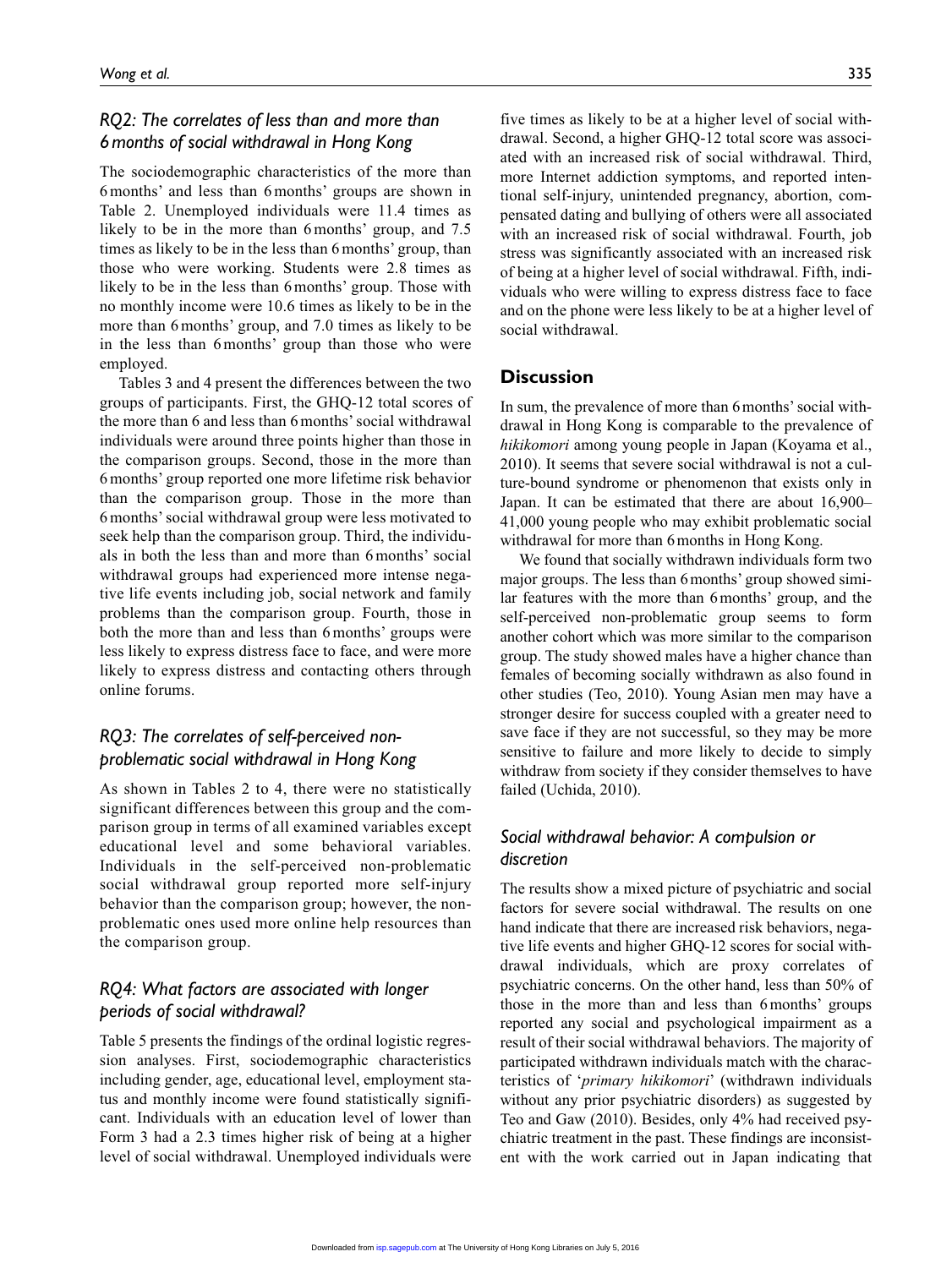| Variables                               | Comparison              | Self-perceived non-<br>problematic |                        | Less than 6 months   |                              | Longer than 6 months   |                                 |
|-----------------------------------------|-------------------------|------------------------------------|------------------------|----------------------|------------------------------|------------------------|---------------------------------|
|                                         | No. (%),<br>$(n = 940)$ | No. (%),<br>$(n=26)$               | Adjusted OR<br>(95%CI) | No. (%),<br>$(n=25)$ | Adjusted OR<br>(95%CI)       | No. (%),<br>$(n = 19)$ | Adjusted OR,<br>$(95\%CI)$      |
| Gender                                  |                         |                                    |                        |                      |                              |                        |                                 |
| Male                                    | 426 (45)                | 16(62)                             | $\mathbf{L}$           | 15(60)               | $\mathsf{L}$                 | 11(58)                 |                                 |
| Female                                  | 514(55)                 | 10(39)                             | $0.5(0.2 - 1.2)$       | 10(40)               | $0.6(0.2 - 1.3)$             | 8(42)                  | $0.6(0.2 - 1.5)$                |
| Age                                     |                         |                                    |                        |                      |                              |                        |                                 |
| 18<                                     | 249 (27)                | 9(34)                              | $\mathbf{I}$           | 7(28)                | $\mathsf{I}$                 | 8(42)                  |                                 |
| $18 - 24$                               | 449 (48)                | 7(27)                              | $0.4(0.2 - 1.2)$       | 9(36)                | $0.7(0.3-1.9)$               | 8(42)                  | $0.5(0.2 - 1.5)$                |
| 24 >                                    | 240 (26)                | 10(39)                             | $1.1(0.4-2.8)$         | 9(36)                | $1.3(0.5-3.5)$               | 3(16)                  | $0.4(0.1 - 1.4)$                |
| <b>Educational level</b>                |                         |                                    |                        |                      |                              |                        |                                 |
| Above Form 3                            | 745 (80)                | 14(54)                             | $\mathsf{I}$           | 19(76)               | L                            | 11(58)                 | L                               |
| Form 3 or below                         | 192(21)                 | 12(46)                             | 3.3 $(1.5-7.3)$ **     | 6(24)                | $1.2(0.5-3.1)$               | 8(42)                  | $2.8$ (1.1-7.1)*                |
| Marital status                          |                         |                                    |                        |                      |                              |                        |                                 |
| Never married                           | 883 (94)                | 26 (100)                           | $\mathbf{I}$           | 23 (92)              | $\mathbf{I}$                 | 17 (90)                | $\mathbf{I}$                    |
| Separated/divorced                      | 6(1)                    | 0(0)                               | n/a                    | 1(4)                 | $5.6(0.6 - 50.5)$            | 0(0)                   | n/a                             |
| Currently married                       | 49 (5)                  | 0(0)                               | n/a                    | 1(4)                 | $0.8(0.1-6.1)$               | 2(11)                  | $2.5(0.5 - 11.3)$               |
| Living arrangement                      |                         |                                    |                        |                      |                              |                        |                                 |
| Lived with someone<br>including parents | 823 (88)                | 23 (89)                            | $\mathsf{I}$           | 19(76)               | $\mathbf{I}$                 | 18(95)                 | $\mathbf{I}$                    |
| Lived with someone<br>but not parents   | 87(9)                   | 3(12)                              | $1.3(0.4-4.3)$         | 6(24)                | 3.0 $(1.2 - 7.9)^*$          | 1(5)                   | $0.5(0.1-4.0)$                  |
| Lived alone                             | 23(3)                   | 0(0)                               | n/a                    | 0(0)                 | n/a                          | 0(0)                   | n/a                             |
| <b>Employment status</b>                |                         |                                    |                        |                      |                              |                        |                                 |
| Employed                                | 375 (40)                | 9(35)                              | $\mathsf{I}$           | 5(20)                | L                            | 6(32)                  |                                 |
| Unemployed                              | 24(3)                   | 1(4)                               | $2.1(0.3 - 17.9)$      | 2(8)                 | 7.5 $(1.3 - 42.4)^*$         | 3(16)                  | $11.4 (2.5 - 52.3)$ **          |
| Economically inactive<br>(student)      | 541 (58)                | 16(62)                             | $1.4(0.6 - 3.2)$       | 18(72)               | $2.8$ (1.0-7.7) <sup>*</sup> | 10(53)                 | $1.2(0.4 - 3.2)$                |
| Monthly income                          |                         |                                    |                        |                      |                              |                        |                                 |
| HKD6000 or above                        | 349 (38)                | 9(35)                              | $\mathbf{L}$           | 5(20)                | L                            | 6(32)                  | $\mathbf{I}$                    |
| Below \$6 K                             | 12(1)                   | 0(0)                               | n/a                    | 0(0)                 | n/a                          | 0(0)                   | n/a                             |
| No income                               | 24(3)                   | 1(4)                               | $2.0(0.2 - 16.8)$      | 2(8)                 | 7.0 $(1.3 - 39.6)^*$         | 3(16)                  | $10.6$ (2.3–48.7) <sup>**</sup> |
| Student with no<br>income               | 541 (58)                | 16(62)                             | $1.3(0.6 - 3.0)$       | 18(72)               | $2.6(1.0 - 7.2)$             | 10(53)                 | $1.1(0.4-3.1)$                  |

**Table 2.** Comparison of sociodemographic characteristics of the classified individuals and adjusted odd ratios from multinominal logistic regression.

CI: confidence interval; OR: odds ratio.

Adjusted OR was controlled with age and gender; n/a: adjusted OR was not obtained because of no subject in the category; the comparison group served as the reference group for the dependent variable; when OR=1, the category in a categorical variable is the reference group to the other category(s).

\**p* < .05; \*\**p* < .01.

around 54.5% had experienced a lifetime psychiatric disorder (Koyama et al., 2010). We acknowledge that the inclusion of a psychiatric assessment in the study would significantly affect this particular finding. However, we regard this as a very large discrepancy which cannot be explained solely by the presence of psychiatric assessment factor. This leads us to suspect that social withdrawal among young people in Hong Kong could be a result of the complex interaction between developmental, social, psychological and employment challenges in Hong Kong. Qualitative studies using in-depth interviews are needed to examine what the pull-and-push factors are leading to social withdrawal in Hong Kong.

# *Similarities between the more than and less than 6months' groups*

One of the core commonalities between the two groups of socially withdrawn participants is that they seem to be less psychologically healthy as reflected by their higher GHQ-12 scores. Based on the similarities of the two groups, it is worth considering whether the traditional 6-month criterion for severe social withdrawal may be too long and the duration for early detection and intervention may have been prolonged.

Confining oneself at home limits the opportunities for work and social activities, which are two most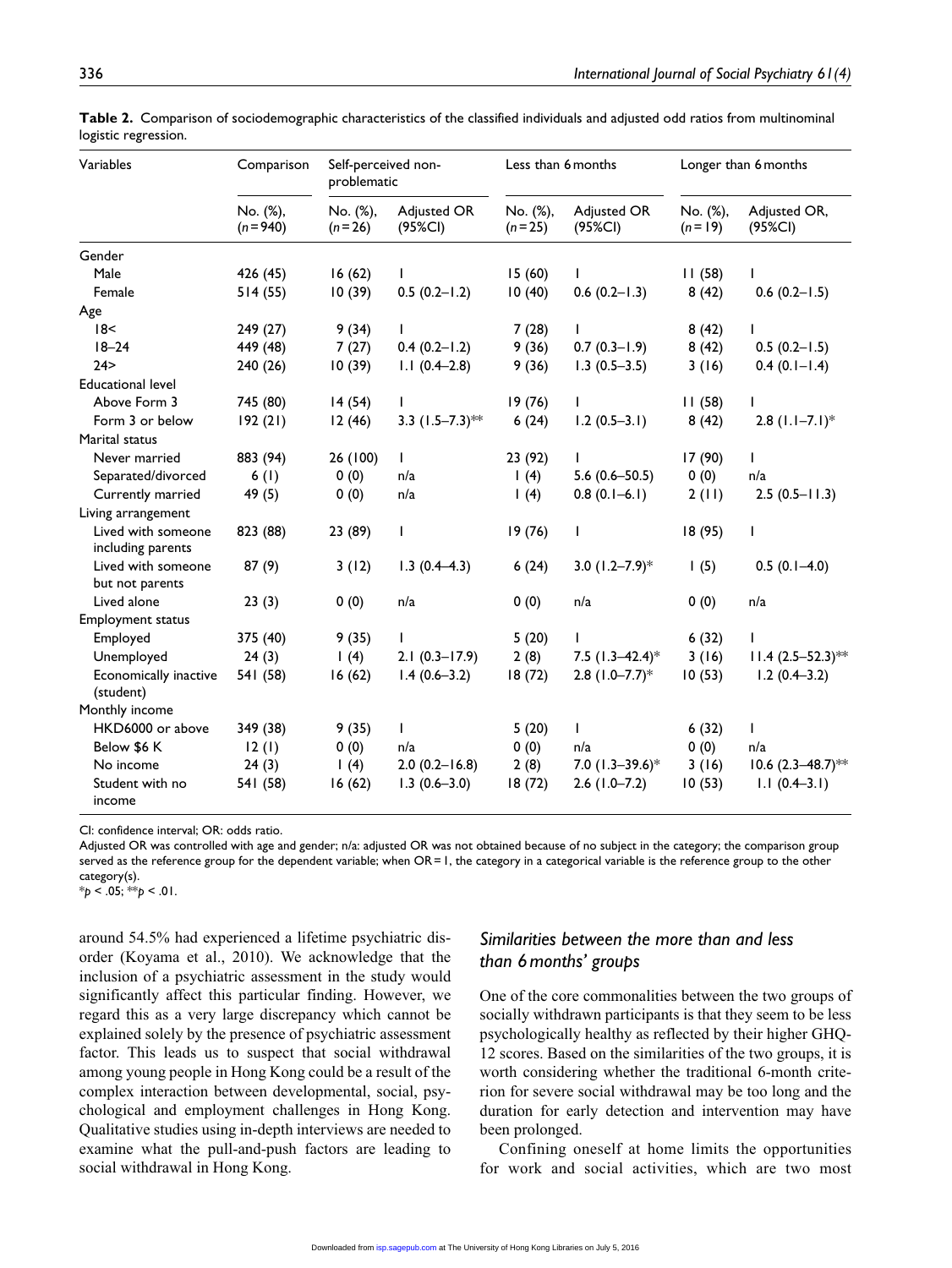| Variables                                       | Comparison               | Self-perceived non-<br>problematic |                        | Less than 6 months    |                               | Longer than 6 months    |                              |  |
|-------------------------------------------------|--------------------------|------------------------------------|------------------------|-----------------------|-------------------------------|-------------------------|------------------------------|--|
|                                                 | $M(SD)$ ,<br>$(n = 940)$ | $M(SD)$ ,<br>$(n=26)$              | Adjusted OR<br>(95%CI) | $M(SD)$ ,<br>$(n=25)$ | Adjusted OR<br>(95%CI)        | $M(SD)$ ,<br>$(n = 19)$ | Adjusted OR<br>(95%CI)       |  |
| Psychological variables                         |                          |                                    |                        |                       |                               |                         |                              |  |
| GHQ-12 total score                              | 22.4(4.8)                | 22.0(3.5)                          | $1.0(0.9 - 1.1)$       | 25.1(5.5)             | $1.1 (1.0 - 1.2)$ **          | 25.0(6.9)               | $1.1 (1.0 - 1.2)^*$          |  |
| Behavioral variables                            |                          |                                    |                        |                       |                               |                         |                              |  |
| No. of Internet addiction<br>symptoms           | 1.6(1.6)                 | 1.9(2.2)                           | $1.1(0.9-1.4)$         | 2.9(2.2)              | $1.4$ (1.2-1.8)***            | 2.6(2.1)                | $1.4$ (1.1-1.7)*             |  |
| No. of lifetime risk<br>behaviors               | 1.4(1.8)                 | 1.5(2.3)                           | $1.0(0.8-1.2)$         | 1.3(1.4)              | $0.9(0.7 - 1.2)$              | 2.5(3.1)                | $1.3$ (1.0-1.5) <sup>*</sup> |  |
| No. of offline helping<br>sources sought        | 1.2(1.1)                 | 1.3(1.1)                           | $1.0(0.6 - 1.8)$       | 1.4(1.1)              | $1.2(0.8-1.8)$                | 0.6(0.9)                | $0.5(0.3-0.9)*$              |  |
| No. of online helping<br>sources sought         | 0.5(0.6)                 | 0.9(1.2)                           | 2.2 $(1.1-4.2)$ *      | 0.4(0.6)              | $0.9(0.4-1.9)$                | 0.1(0.3)                | $0.3(0.1 - 1.0)$             |  |
| Willingness to be                               | 2.9(1.0)                 | 2.9(1.2)                           | $1.0(0.7 - 1.4)$       | 2.8(0.9)              | $1.0(0.7 - 1.4)$              | 2.5(1.1)                | $0.7(0.4-1.1)$               |  |
| approached online by<br>professionals           |                          |                                    |                        |                       |                               |                         |                              |  |
| Negative life event categories                  |                          |                                    |                        |                       |                               |                         |                              |  |
| Academic                                        | 1.9(1.1)                 | 1.5(0.9)                           | $0.6(0.3 - 1.1)$       | 2.2(1.2)              | $1.2(0.8-1.8)$                | 2.0(1.3)                | $1.1(0.6-1.9)$               |  |
| Job                                             | 1.8(1.0)                 | 1.5(0.7)                           | $0.7(0.3 - 1.6)$       | 2.4(1.5)              | $1.7(1.0-2.9)$                | 2.9(1.6)                | 2.1 $(1.2-3.6)$ **           |  |
| Finance                                         | 1.4(0.8)                 | 1.2(0.5)                           | $0.7(0.4-1.4)$         | 1.7(1.2)              | $1.4(0.9-2.0)$                | 1.5(1.0)                | $1.1(0.7-1.9)$               |  |
| Social networks                                 | 1.2(0.6)                 | 1.0(0.2)                           | $0.3(0.04-1.6)$        | 1.5(0.9)              | $1.7$ (1.1-2.8)*              | 1.5(0.7)                | $1.9$ (1.1-3.3)*             |  |
| Health                                          | 1.3(0.7)                 | 1.3(0.6)                           | $1.0(0.6 - 1.8)$       | 1.4(0.7)              | $1.3(0.8-2.1)$                | 1.6(0.9)                | $1.5(0.9-2.4)$               |  |
| Relations with family                           | 1.2(0.6)                 | 1.0(0.2)                           | $0.3(0.04-1.6)$        | 1.6(0.8)              | $1.8$ (1.2-2.7) <sup>**</sup> | 1.3(0.5)                | $1.3(0.7-2.4)$               |  |
| Relations with spouse/<br>partner               | 1.2(0.6)                 | 1.2(0.4)                           | $0.8(0.3-2.0)$         | 1.2(0.4)              | $1.0(0.3-2.7)$                | 1.1(0.4)                | $0.7(0.2 - 3.5)$             |  |
| Social communication and relationship variables |                          |                                    |                        |                       |                               |                         |                              |  |
| Means of expressing distress                    |                          |                                    |                        |                       |                               |                         |                              |  |
| Face to face                                    | 2.9(0.9)                 | 2.7(1.0)                           | $0.8(0.5 - 1.2)$       | 2.2(0.9)              | $0.5$ (0.3-0.7) <sup>**</sup> | 2.3(1.2)                | $0.5$ (0.3-0.8)**            |  |
| Phone                                           | 2.8(1.0)                 | 2.5(1.0)                           | $0.8(0.5 - 1.1)$       | 2.5(0.9)              | $0.8(0.5 - 1.1)$              | 2.4(1.0)                | $0.7(0.5-1.1)$               |  |
| SMS on mobile phone                             | 1.7(0.9)                 | 1.8(1.0)                           | $1.1(0.7-1.6)$         | 1.7(0.8)              | $1.0(0.6 - 1.5)$              | 1.6(0.9)                | $0.9(0.5 - 1.4)$             |  |
| WhatsApp                                        | 2.8(1.1)                 | 2.4(1.2)                           | $0.8(0.5 - 1.0)$       | 2.9(1.2)              | $1.1(0.7-1.6)$                | 2.6(1.3)                | $0.9(0.6-1.3)$               |  |
| Instant message                                 | 2.1(1.0)                 | 2.3(1.1)                           | $1.2(0.8-1.7)$         | 2.4(1.1)              | $1.3(0.9 - 1.8)$              | 2.4(1.3)                | $1.3(0.8-2.0)$               |  |
| Blog                                            | 1.3(0.7)                 | 1.1(0.3)                           | $0.4(0.1 - 1.3)$       | 1.4(0.8)              | $1.2(0.6-2.0)$                | 1.4(1.0)                | $1.4(0.7-2.3)$               |  |
| Forum                                           | 1.2(0.5)                 | 1.3(0.5)                           | $1.1(0.6-2.3)$         | 1.4(0.9)              | $1.5(0.9-2.8)$                | 1.6(1.1)                | 2.0 $(1.2 - 3.5)$ **         |  |
| Micro-blogging                                  | 1.6(0.9)                 | 1.4(0.9)                           | $0.7(0.4-1.2)$         | 2.0(1.2)              | $1.6(1.0-2.1)*$               | 1.7(1.0)                | $1.2(0.7 - 1.8)$             |  |
| Social networking site                          | 2.1(0.9)                 | 2.0(1.0)                           | $0.9(0.6 - 1.4)$       | 2.3(0.9)              | $1.3(0.8-1.9)$                | 2.4 (1.1)               | $1.5(0.9-2.3)$               |  |
| Means of contacting others                      |                          |                                    |                        |                       |                               |                         |                              |  |
| Face to face                                    | 2.9(1.3)                 | 2.8(1.6)                           | $0.9(0.7 - 1.2)$       | 2.6(1.4)              | $0.8(0.6-1.1)$                | 2.4(1.5)                | $0.7(0.5 - 1.0)$             |  |
| Phone                                           | 3.2(1.1)                 | $3.2$ (1.1)                        | $1.0(0.7 - 1.5)$       | 2.6(1.3)              | $0.7(0.5-0.9)*$               | 2.9(1.2)                | $0.8(0.6 - 1.2)$             |  |
| SMS on mobile phone                             | 1.3(1.5)                 | 1.4(1.7)                           | $1.0(0.8-1.4)$         | 1.5(1.6)              | $1.1(0.9-1.4)$                | 1.2(1.5)                | $1.0(0.7 - 1.4)$             |  |
| WhatsApp                                        | 3.5(1.1)                 | 3.2(1.6)                           | $0.8(0.6-1.1)$         | 3.4(1.2)              | $0.9(0.7 - 1.3)$              | 3.5(1.1)                | $1.0(0.7 - 1.4)$             |  |
| Instant message                                 | 2.2(1.6)                 | 2.6(1.5)                           | $1.2(0.9-1.6)$         | 2.7(1.6)              | $1.3(1.0-1.6)$                | 2.5(1.6)                | $1.1(0.8-1.6)$               |  |
| Blog                                            | 0.4(0.9)                 | 0.3(0.8)                           | $0.9(0.6 - 1.5)$       | 0.3(0.9)              | $0.9(0.6 - 1.5)$              | 0.7(1.4)                | $1.3(0.9-2.0)$               |  |
| Forum                                           | 1.0(1.4)                 | 1.0(1.5)                           | $1.0(0.8-1.3)$         | 0.9(1.4)              | $0.9(0.7 - 1.2)$              | 1.8(1.8)                | $1.4(1.0-1.8)$ *             |  |
| Micro-blogging                                  | 1.5(1.7)                 | 1.2(1.6)                           | $0.9(0.7 - 1.1)$       | 2.3(1.6)              | $1.4(1.0-1.6)*$               | 1.6(1.7)                | $1.0(0.8-1.3)$               |  |
| Social networking site                          | 3.0(1.3)                 | 2.6(1.3)                           | $0.8(0.6 - 1.0)$       | 3.7(0.6)              | $2.2 (1.2 - 3.9)^*$           | 3.3(1.3)                | $1.2(0.8-1.8)$               |  |
| Internet social support                         | $4.5$ (1.1)              | 4.6(1.0)                           | $1.1(0.7-1.5)$         | 5.0(0.7)              | $1.5(1.0-2.2)$                | 4.2(1.3)                | $0.8(0.5 - 1.1)$             |  |

**Table 3.** Comparison of psychological, behavioral, negative life event, social communication and relationship continuous variables of the classified individuals and adjusted odd ratios from multinominal logistic regression.

CI: confidence interval; GHQ: General Health Questionnaire; OR: odds ratio.

Adjusted OR was controlled by age and gender; the comparison group served as the reference group.

 $* p < .05; ** p < .01; ** p < .001.$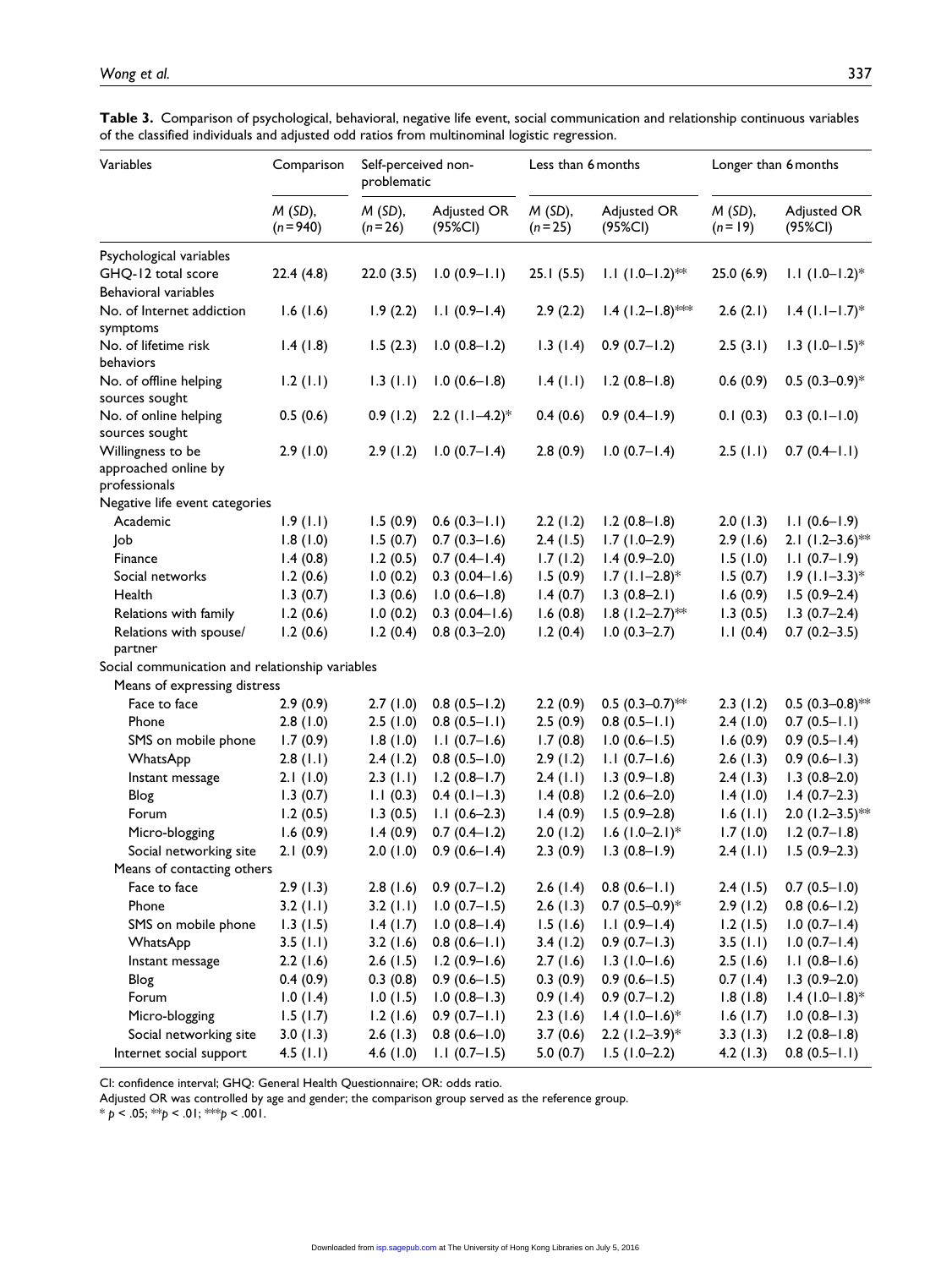| Variables                                   | Comparison              | Self-perceived non-<br>problematic |                        | Less than 6 months   |                        | Longer than 6 months   |                      |
|---------------------------------------------|-------------------------|------------------------------------|------------------------|----------------------|------------------------|------------------------|----------------------|
|                                             | No. (%),<br>$(n = 940)$ | No. (%),<br>$(n = 26)$             | Adjusted OR<br>(95%CI) | No. (%),<br>$(n=25)$ | Adjusted OR<br>(95%CI) | No. (%),<br>$(n = 19)$ | Adjusted OR (95%Cl)  |
| Psychological variables                     |                         |                                    |                        |                      |                        |                        |                      |
| Hikikomori diagnostic criterion 3           |                         |                                    |                        |                      |                        |                        |                      |
| Not met                                     | 839 (89)                | 21(81)                             | L                      | 13(52)               | $\mathbf{I}$           | 14(74)                 | T                    |
| Met                                         | 101(11)                 | 5(19)                              | $1.9(0.7-5.2)$         | 12(48)               | 7.5 $(3.3 - 17.0)$ *** | 5(26)                  | 3.2 $(1.1-9.1)$ *    |
| Hikikomori diagnostic criterion 4           |                         |                                    |                        |                      |                        |                        |                      |
| Not met                                     | 848 (90)                | 26 (100)                           | $\mathbf{I}$           | 20 (80)              | $\mathsf{I}$           | 15(79)                 | T                    |
| Met                                         | 92 (10)                 | 0(0)                               | n/a                    | 5(20)                | $2.2(0.8-6.0)$         | 4(21)                  | $2.4(0.8-7.3)$       |
| <b>Behavioral variables</b>                 |                         |                                    |                        |                      |                        |                        |                      |
| Lifetime risk behaviors<br>Consider suicide |                         |                                    |                        |                      |                        |                        |                      |
| Absence                                     | 753 (80)                | 19(73)                             | $\mathsf{I}$           | 17(68)               | L                      | 14(74)                 | L                    |
| Presence                                    | 187 (20)                | 7(27)                              | $1.4(0.6-3.5)$         | 8(32)                | $1.9(0.8-4.4)$         | 5(26)                  | $1.4(0.5-3.9)$       |
| Injure self intentionally                   |                         |                                    |                        |                      |                        |                        |                      |
| Absence                                     | 849 (90)                | 20(77)                             | $\mathbf{I}$           | 22 (88)              | L                      | 14(74)                 | L                    |
| Presence                                    | 91(10)                  | 6(23)                              | $2.7$ (1.1-7.1)*       | 3(12)                | $1.3(0.4-4.3)$         | 5(26)                  | 3.2 $(1.1-9.1)$ *    |
| Drink >5 drinks in one occasion             |                         |                                    |                        |                      |                        |                        |                      |
| Absence                                     | 670 (71)                | 22 (85)                            | T.                     | 21(84)               | L                      | 12(63)                 | L                    |
| Presence                                    | 269 (29)                | 4(15)                              | $0.4(0.1-1.2)$         | 4(16)                | $0.4(0.1 - 1.2)$       | 7(37)                  | $1.4(0.5-3.6)$       |
| >5 cigarettes per day                       |                         |                                    |                        |                      |                        |                        |                      |
| Absence                                     | 845 (90)                | 24 (92)                            |                        | 22 (88)              | L                      | 16(84)                 | L                    |
| Presence                                    | 95 (10)                 | 2(8)                               | $0.6$ $(0.1-2.8)$      | 3(12)                | $1.1(0.3-3.7)$         | 3(16)                  | $1.5(0.4 - 5.3)$     |
| Drug/substance use                          |                         |                                    |                        |                      |                        |                        |                      |
| Absence                                     | 916 (97)                | 25 (96)                            | L                      | 25 (100)             | L                      | 19 (100)               | $\mathbf{I}$         |
|                                             |                         |                                    | $1.1(0.1 - 8.9)$       |                      |                        |                        |                      |
| Presence                                    | 24(3)                   | 1(4)                               |                        | 0(0)                 | n/a                    | 0(0)                   | n/a                  |
| Gambling                                    |                         |                                    |                        |                      |                        |                        |                      |
| Absence                                     | 668 (71)                | 21(81)                             | J.                     | 22 (88)              | L                      | 15(79)                 | $\mathbf{I}$         |
| Presence                                    | 272 (29)                | 5(19)                              | $0.5(0.2 - 1.3)$       | 3(12)                | $0.3$ $(0.1-0.9)$ *    | 4(21)                  | $0.6$ $(0.2 - 1.8)$  |
| Debt problems                               |                         |                                    |                        |                      |                        |                        |                      |
| Absence                                     | 883 (94)                | 24 (92)                            | L                      | 24 (96)              | L                      | 17 (90)                |                      |
| Presence                                    | 57(6)                   | 2(8)                               | $1.2(0.3 - 5.0)$       | 1(4)                 | $0.6(0.1-4.2)$         | 2(11)                  | $1.8(0.4 - 8.1)$     |
| Unsafe sex                                  |                         |                                    |                        |                      |                        |                        |                      |
| Absence                                     | 857 (92)                | 23 (89)                            | L                      | 25 (100)             | L                      | 17 (90)                | L                    |
| Presence                                    | 80(9)                   | 3(12)                              | $1.3(0.4-4.5)$         | 0(0)                 | n/a                    | 2(11)                  | $1.2(0.3-5.6)$       |
| Sexually transmitted diseases               |                         |                                    |                        |                      |                        |                        |                      |
| Absence                                     | 936 (100)               | 26 (100)                           | L                      | 25 (100)             | L                      | 19 (100)               | T                    |
| Presence                                    | 3(0)                    | 0(0)                               | n/a                    | 0(0)                 | n/a                    | 0(0)                   | n/a                  |
| Unintended pregnancy                        |                         |                                    |                        |                      |                        |                        |                      |
| Absence                                     | 931 (99)                | 26 (100)                           | I                      | 25 (100)             | L                      | 16(84)                 | T                    |
| Presence                                    | 9(1)                    | 0(0)                               | n/a                    | 0(0)                 | n/a                    | 3(16)                  | 37.9 (7.9-182.1)***  |
| Abortion                                    |                         |                                    |                        |                      |                        |                        |                      |
| Absence                                     | 935 (100)               | 26 (100)                           | L                      | 25 (100)             | $\mathbf{I}$           | 17 (90)                | L                    |
| Presence                                    | 5(1)                    | 0(0)                               | n/a                    | 0(0)                 | n/a                    | 2(11)                  | 39.8 (6.3-250.9)***  |
| Compensate dating                           |                         |                                    |                        |                      |                        |                        |                      |
| Absence                                     | 919 (98)                | 24 (92)                            | L                      | 24 (96)              | T                      | 16(84)                 | $\mathbf{L}$         |
| Presence                                    | 21(2)                   | 2(8)                               | $3.7(0.8 - 16.8)$      | 1(4)                 | $1.8(0.2 - 14.1)$      | 3(16)                  | 7.8 $(2.1-29.2)$ **  |
| <b>Bully others</b>                         |                         |                                    |                        |                      |                        |                        |                      |
| Absence                                     | 857 (91)                | 22 (85)                            | L                      | 21(84)               | L                      | 14(74)                 | L                    |
| Presence                                    | 83 (9)                  | 4(15)                              | $1.5(0.5-4.6)$         | 4(16)                | $1.6(0.5 - 5.0)$       | 5(26)                  | 3.4 $(1.1 - 10.0)$ * |
| <b>Bullied by others</b>                    |                         |                                    |                        |                      |                        |                        |                      |
| Absence                                     | 808 (86)                | 22 (85)                            | L                      | 20 (80)              | T                      | 13(68)                 | L                    |
| Presence                                    | 132(14)                 | 4(15)                              | $1.0(0.3-3.1)$         | 5(20)                | $1.4(0.5-3.9)$         | 6(32)                  | $2.9$ (1.1-7.8)*     |
| Legal offences                              |                         |                                    |                        |                      |                        |                        |                      |
| Absence                                     | 914 (97)                | 26 (100)                           | L                      | 25 (100)             | Τ                      | 18 (95)                | ı                    |
| Presence                                    | 26(3)                   | 0(0)                               | n/a                    | 0(0)                 | n/a                    | 1(5)                   | $2.1(0.3 - 17.0)$    |

**Table 4.** Comparison of psychological, behavioral, negative life event, social communication and relationship categorical variables of the classified individuals and adjusted odd ratios from multinominal logistic regression.

*(Continued)*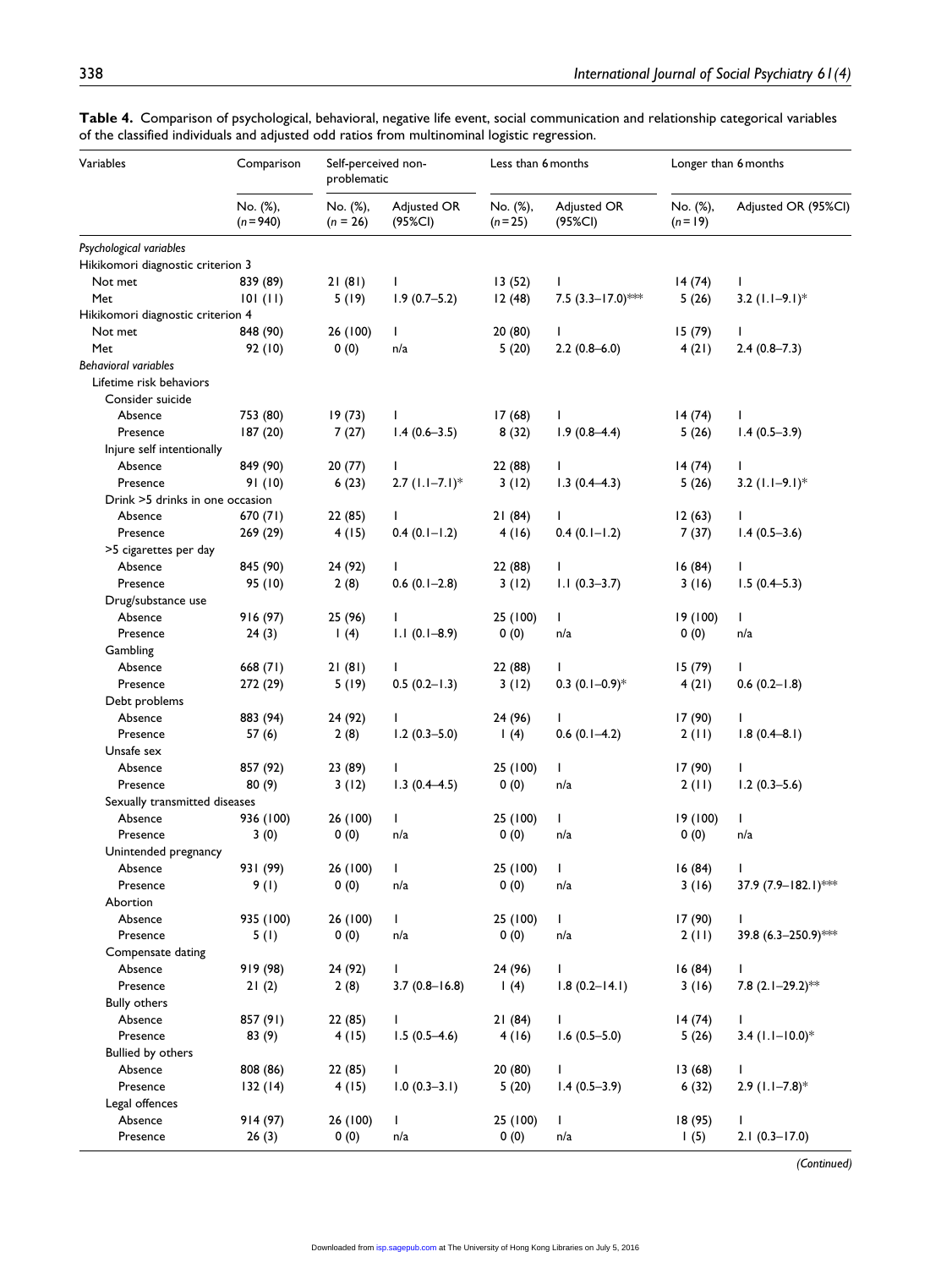#### **Table 4.** (Continued)

| Variables                                       | Comparison              | Self-perceived non-<br>problematic |                        | Less than 6 months   |                        | Longer than 6 months |                       |  |
|-------------------------------------------------|-------------------------|------------------------------------|------------------------|----------------------|------------------------|----------------------|-----------------------|--|
|                                                 | No. (%),<br>$(n = 940)$ | No. (%),<br>$(n = 26)$             | Adjusted OR<br>(95%CI) | No. (%),<br>$(n=25)$ | Adjusted OR<br>(95%CI) | No. (%),<br>$(n=19)$ | Adjusted OR (95%Cl)   |  |
| Social communication and relationship variables |                         |                                    |                        |                      |                        |                      |                       |  |
| Size of social network in Facebook              |                         |                                    |                        |                      |                        |                      |                       |  |
| 150 friends or above                            | 699 (77)                | 18(72)                             |                        | 19(76)               |                        | 8(44)                |                       |  |
| Below 150 friends                               | 205(23)                 | 7(28)                              | $1.2(0.5-3.0)$         | 6(24)                | $1.0(0.4-2.6)$         | 10(56)               | 4.0 $(1.6 - 10.4)$ ** |  |
| Size of social network in                       |                         |                                    |                        |                      |                        |                      |                       |  |
| <b>WhatsApp</b>                                 |                         |                                    |                        |                      |                        |                      |                       |  |
| 150 friends or above                            | 134(15)                 | 5(22)                              |                        | 1(4)                 |                        | 2(11)                |                       |  |
| Below 150 friends                               | 744 (85)                | 18 (78)                            | $0.6(0.2 - 1.8)$       | 23 (96)              | $4.1(0.5-30.9)$        | 16(89)               | $1.4(0.3-6.5)$        |  |

CI: confidence interval; OR: odds ratio.

Adjusted OR was controlled with age and gender; n/a: adjusted OR was not obtained because of no subject in the category; the comparison group served as the reference group for the dependent variable; when OR=1, the category in a categorical variable is the reference group to the other category(s).

\* *p* < .05; \*\**p* < .01; \*\*\**p* < .001.

|                    |  |  |  |  | Table 5. Significant unadjusted and adjusted odds ratios estimated from ordinal logistic regression, significant factors with levels of |  |
|--------------------|--|--|--|--|-----------------------------------------------------------------------------------------------------------------------------------------|--|
| social withdrawal. |  |  |  |  |                                                                                                                                         |  |

| Variables                          | Unadjusted OR (95%Cl) | Adjusted OR (95%Cl)   |
|------------------------------------|-----------------------|-----------------------|
| Gender                             |                       |                       |
| Male                               |                       |                       |
| Female                             | $0.6$ $(0.3-0.9)$ *   | $0.6$ $(0.3-0.9)$ *   |
| Age                                |                       |                       |
| 18<                                |                       | I.                    |
| $18 - 24$                          | $0.6$ $(0.3-1.0)$ *   | $0.5(0.3 - 1.0)^*$    |
| 24 >                               |                       |                       |
| <b>Educational level</b>           |                       |                       |
| Above Form 3                       |                       |                       |
| Form 3 or below                    | 2.3 $(1.4-3.8)$ **    | 2.3 $(1.4-3.8)$ **    |
| Employment status                  |                       |                       |
| Employed                           |                       |                       |
| Unemployed                         | 5.0 $(1.9 - 13.4)$ ** | 6.4 $(2.3 - 17.6)$ ** |
| Economically inactive (student)    | $1.5(0.9-2.6)$        | $1.7(1.0-2.9)$        |
| Monthly income                     |                       |                       |
| HKD6000 or above                   |                       |                       |
| <b>Below HKD6</b>                  | n/a                   | n/a                   |
| No income                          | 4.7 $(1.8 - 12.4)$ ** | 6.0 $(2.2 - 16.4)$ ** |
| Student with no income             | $1.4(0.8-2.5)$        | $1.6(0.9 - 2.7)$      |
| Psychological variables            |                       |                       |
| GHQ-12 total score                 | $1.1 (1.0 - 1.1)^*$   | $1.1 (1.0 - 1.1)$ **  |
| Hikikomori diagnostic criterion 3  |                       |                       |
| Not met                            |                       |                       |
| Met                                | 3.9 $(2.2-6.6)$ **    | 3.8 $(2.2 - 6.7)$ **  |
| <b>Behavioral variables</b>        |                       |                       |
| No. of Internet addiction symptoms | $1.3$ (1.1–1.5)***    | $1.3$ (1.1-1.5)***    |
| Lifetime risk behaviors            |                       |                       |
| Injure self intentionally          |                       |                       |
| Absence                            |                       |                       |
| Presence                           | 2.3 $(1.3-4.3)$ **    | $2.3$ (1.2-4.3)*      |
| Gambling                           |                       |                       |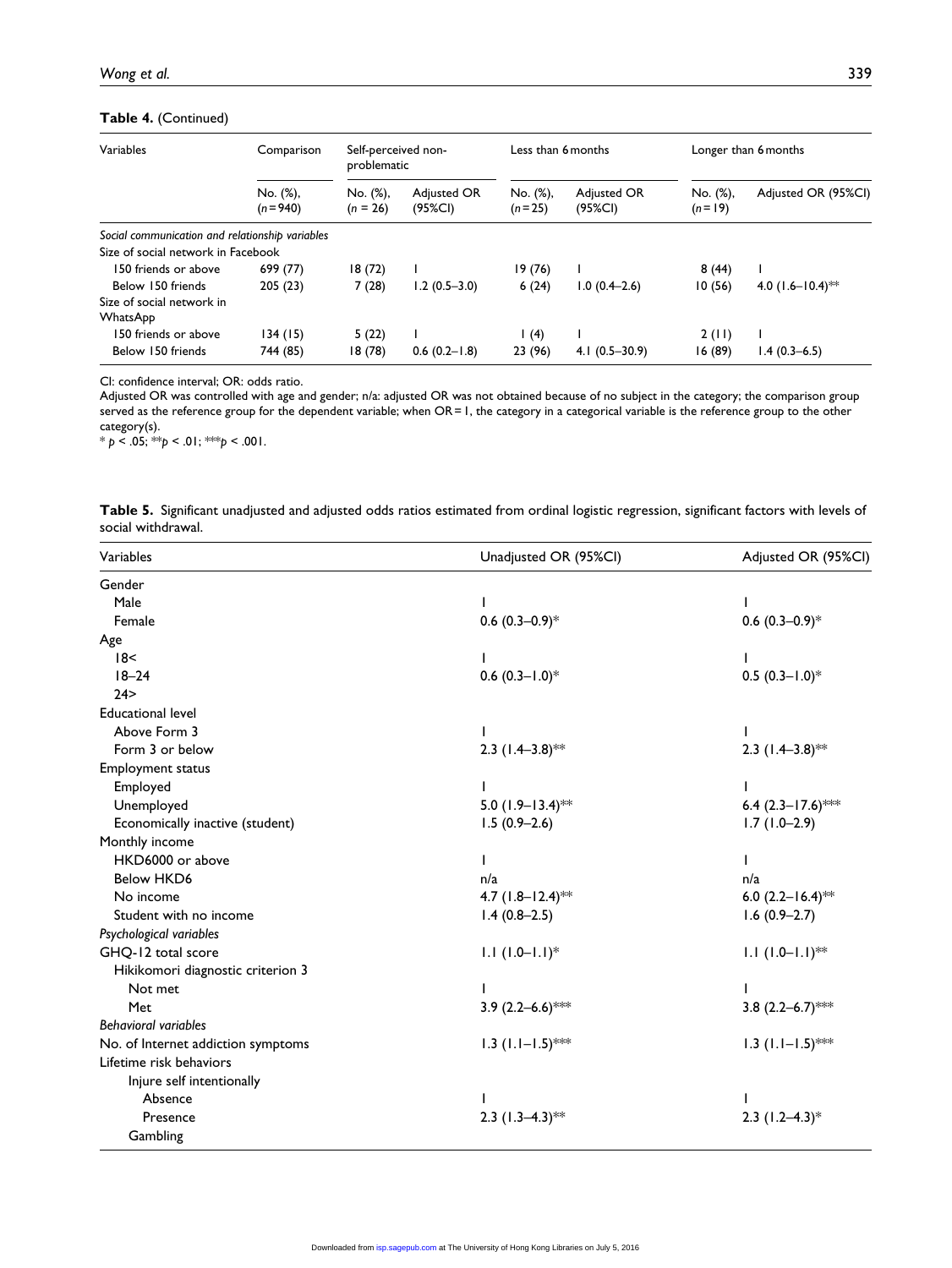#### **Table 5.** (Continued)

| Variables                                       | Unadjusted OR (95%Cl)         | Adjusted OR (95%Cl)          |
|-------------------------------------------------|-------------------------------|------------------------------|
| Absence                                         |                               |                              |
| Presence                                        | $0.5(0.3 - 1.0)^*$            | 0.4 $(0.2 - 0.8)$ **         |
| Unintended pregnancy                            |                               |                              |
| Absence                                         |                               |                              |
| Presence                                        | 6.0 $(1.7-20.6)$ **           | 8.6 $(2.4 - 31.4)$ **        |
| Abortion                                        |                               |                              |
| Absence                                         |                               |                              |
| Presence                                        | 7.5 $(1.6 - 34.5)^*$          | $11.1 (2.3 - 54.0)$ **       |
| Compensated dating                              |                               |                              |
| Absence                                         |                               |                              |
| Presence                                        | 4.3 $(1.7 - 10.8)$ **         | 4.2 $(1.6 - 10.7)$ **        |
| <b>Bully others</b>                             |                               |                              |
| Absence                                         |                               |                              |
| Presence                                        | 2.4 $(1.3 - 4.5)$ **          | $2.0$ (1.1-3.9)*             |
| Negative life event categories                  |                               |                              |
| Job                                             | $1.4$ (1.0-2.0)*              | $1.5$ (1.0-2.0)*             |
| Social communication and relationship variables |                               |                              |
| Means of expressing distress                    |                               |                              |
| Face to face                                    | 0.6 $(0.5-0.8)$ **            | 0.6 $(0.5-0.8)$ ***          |
| Phone                                           | $0.7$ $(0.6-0.9)*$            | $0.8(0.6-1.0)$               |
| Forum                                           | $1.6$ (1.2-2.3) <sup>**</sup> | $1.6$ (1.1-2.2)*             |
| Means of contacting others                      |                               |                              |
| Face to face                                    | $0.8$ $(0.7-1.0)$ *           | $0.8(0.7-1.0)$               |
| Phone                                           | $0.8$ $(0.7 - 1.0)$ *         | $0.8(0.7 - 1.0)$             |
| Instant message                                 | $1.2$ (1.0-1.4) <sup>*</sup>  | $1.2$ (1.0-1.4) <sup>*</sup> |
| Social communication and relationship variables |                               |                              |
| Size of social network in Facebook              |                               |                              |
| 150 friends or above                            |                               |                              |
| Below 150 friends                               | $1.8$ (1.1-3.0)*              | $1.7(1.0-2.8)$               |

CI: confidence interval; GHQ: General Health Questionnaire; OR: odds ratio.

Adjusted OR was controlled by age and gender; n/a: adjusted OR was not obtained because of no subject in the category; when OR=1, the category in a categorical variable is the reference group to the other category(ies).

\**p* < .05 \*\**p* < .01 \*\*\**p* < .001

important sources of happiness in many people's lives. Although some individuals who have socially withdrawn may consider relationships or making social contact to be annoying (Yong, 2010), our study shows that these participants do communicate with others through the Internet. It seems that being physically invisible and anonymous in online communication may reduce their anxiety because they may lack nonverbal communication skills. Hence, engaging the socially withdrawn through digital means seems to be a feasible pathway to detection and intervention.

# *Differences between the more than and less than 6months' groups*

Although the differences between the two socially withdrawn groups are minimal, individuals who had received less education tended to exhibit more risk behaviors than the comparison group. We speculate that people with more education may have better coping flexibility and have more chance of being able to self-direct themselves out of a socially withdrawn period. Those with less education are likely to be seen as 'failures' in the Hong Kong education system, which is narrowly focused on academic excellence. Such individuals will continue to be treated as failures, labeled as lazy, and excluded by people in the 'mainstream' (Borovoy, 2008) and may ultimately develop a learned helplessness attitude that keeps them from exploring opportunities. Furthermore, those vulnerable long-term socially withdrawn individuals are more susceptible to online information and new media influence, as a result, to involve in different contemporary risk behaviors, for example, cyberbullying and compensated dating.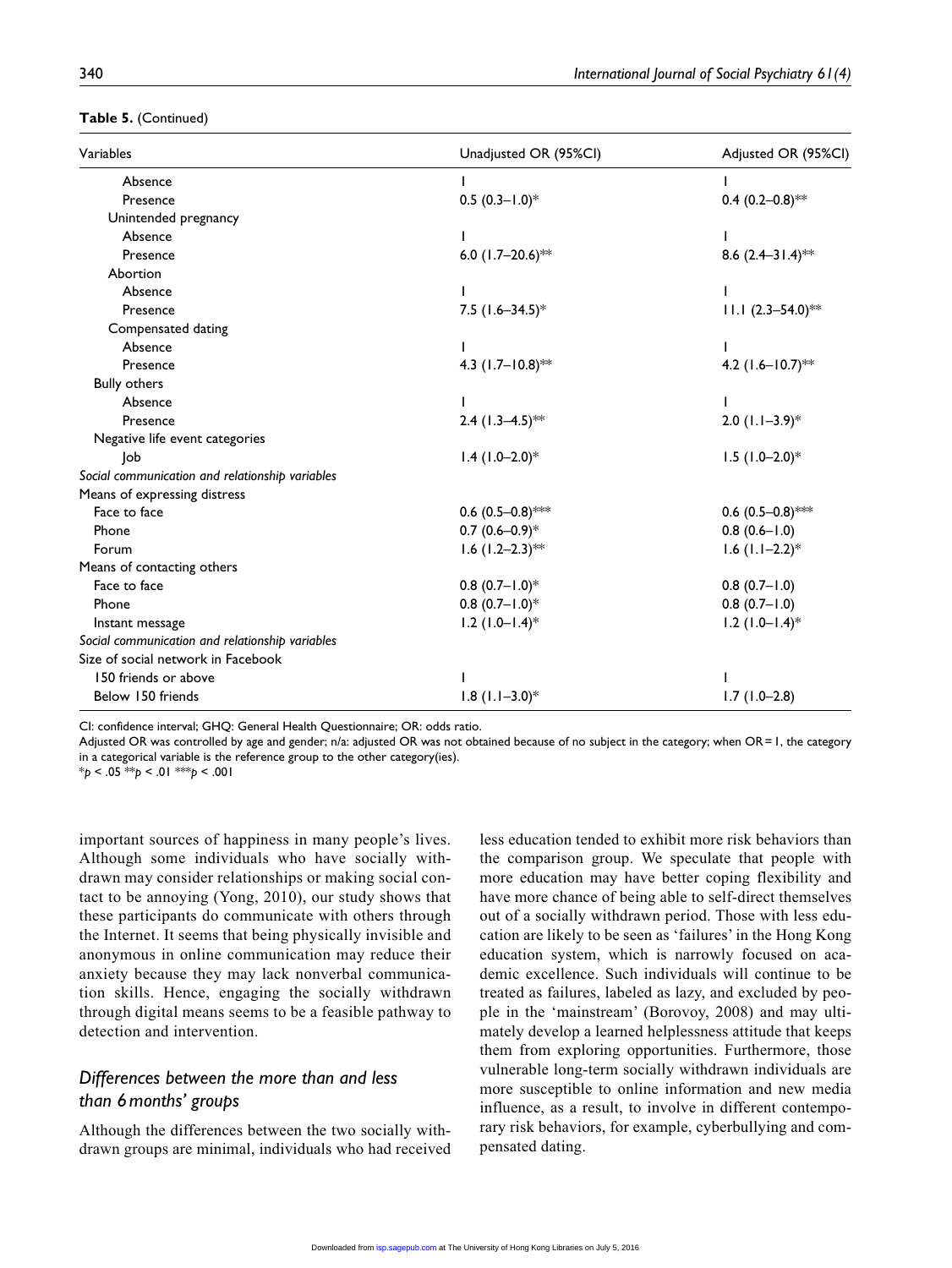# *The uniqueness of the self-perceived nonproblematic group*

The self-perceived non-problematic withdrawn individuals have not been receiving much discussion in the literature. Yong (2010) discusses those who are psychologically but not behaviorally withdrawn from social interactions and named them as quasi-*hikikomori*. We found that this group is similar to the comparison group in terms of the variables studied. Unlike the less than 6months' group, those in the self-perceived non-problematic category may be undergoing an identity formation stage (Erikson, 1968) and taking their time to rethink their lives and redevelop themselves in a harmless period of retreat (Goodman et al., 2012). We suggest that the pace of self-development among the young people should be respected and they should not be forced to live in a hurried young adulthood.

### **Study strengths and limitations**

This is probably one of the largest observational studies about this recent phenomenon being conducted. The participants seem to be a representative sample of the young population in Hong Kong. The study covers a wide range of possible psychosocial correlates of social withdrawal and other youth issues. However, there are several limitations and the telephone survey may be biased in several aspects. First, persons without a mobile phone were excluded, while those with multiple phone numbers had higher chance to be selected. Second, the response rate might not be high. Third, there is no validated fieldwork measure or recognized clinical diagnosis for severe social withdrawal. The research diagnostic criteria for *hikikomori* adopted here was one of very few available, if not the only one, guiding frameworks at the time this study was designed and conducted. Finally, each of the subgroups in this study was also small which may influence the interpretation of the results.

### **Implications**

To our knowledge, there is only one empirically evaluated intervention for socially withdrawn youth reported in the literature in English (Lee et al., 2013). In other words, there is not much information on how best to help the withdrawn individuals. A few programs have been conducted in Japan that invite socially withdrawn young people to participate in communication- or employment-oriented activities to enhance their skills and help them to find a job, hence sustaining their social role (Goodman et al., 2012); however, the efficacies of these programs have not been examined. It is important to note that it is difficult to engage socially withdrawn young people using traditional means of engagement (Wong, 2012). Our study found that vide online counseling services that offer a secure and distant channel for young people to reestablish their trust in others. Since the socially withdrawn young people are willing to express their distress via online platforms such as forums and microblogs, a more proactive approach can be adopted such as commenting on their posts and discussing their problems with them on these platforms.

#### **Funding**

This study was funded by ExCEL3 and the Azalea (1972) Endowment Fund, The University of Hong Kong. The writing of this article was partly funded by the approval of sabbatical leave to PWCW granted by the Faculty Human Resource Committee (FHRC) of the Faculty of Social Sciences, The University of Hong Kong. We thank Dr C. K. Law and Dr Chen Zhangsheng and the Social Science Research Centre for their generous support.

#### **References**

- Agresti, A. (2002). *Categorical data analysis* (*Vol. 359*). Hoboken, NJ: John Wiley & Sons.
- Borovoy, A. (2008). Japan's hidden youths: Mainstreaming the emotionally distressed in Japan. *Culture, Medicine and Psychiatry*, *32*, 552–576.
- Chan, G., & Lo, T. W. (2013). Quality of life of the hidden youth in Hong Kong. *Applied Research in Quality of Life*. Available at: http://dx.doi.org/10.1007/s11482-013-9279-x
- Erikson, E. H. (1968). *Identity, youth, and crisis* (1st ed.). New York, NY: W. W. Norton.
- Fu, K. W., Chan, W. S., Wong, P. W., & Yip, P. S. (2010). Internet addiction: Prevalence, discriminant validity and correlates among adolescents in Hong Kong. *British Journal of Psychiatry*, *196*, 486–492.
- Furlong, A. (2008). The Japanese hikikomori phenomenon: Acute social withdrawal among young people. *Sociological Review*, *56*, 309–325.
- Garcia-Campayo, J., Alda, M., Sobradiel, N., & Abos, B. S. (2007). A case report of hikikomori in Spain. *Medicina Clinica*, *129*, 318–319.
- Gonçalves, B., Perra, N., & Vespignani, A. (2011). Modeling users' activity on twitter networks: Validation of dunbar's number. *PLoS One*, *6*, e22656.
- Goodman, R., Imoto, Y., & Toivonen, T. H. I. (2012). *A sociology of Japanese youth: From returnees to NEETs*. New York, NY: Routledge.
- Koyama, A., Miyake, Y., Kawakami, N., Tsuchiya, M., Tachimori, H., & Takeshima, T. (2010). Lifetime prevalence, psychiatric comorbidity and demographic correlates of 'hikikomori' in a community population in Japan. *Psychiatry Research*, *176*, 69–74.
- Krieg, A., & Dickie, J. R. (2013). Attachment and *hikikomori*: A psychosocial developmental model. *International Journal of Social Psychiatry*, *59*, 61–72.